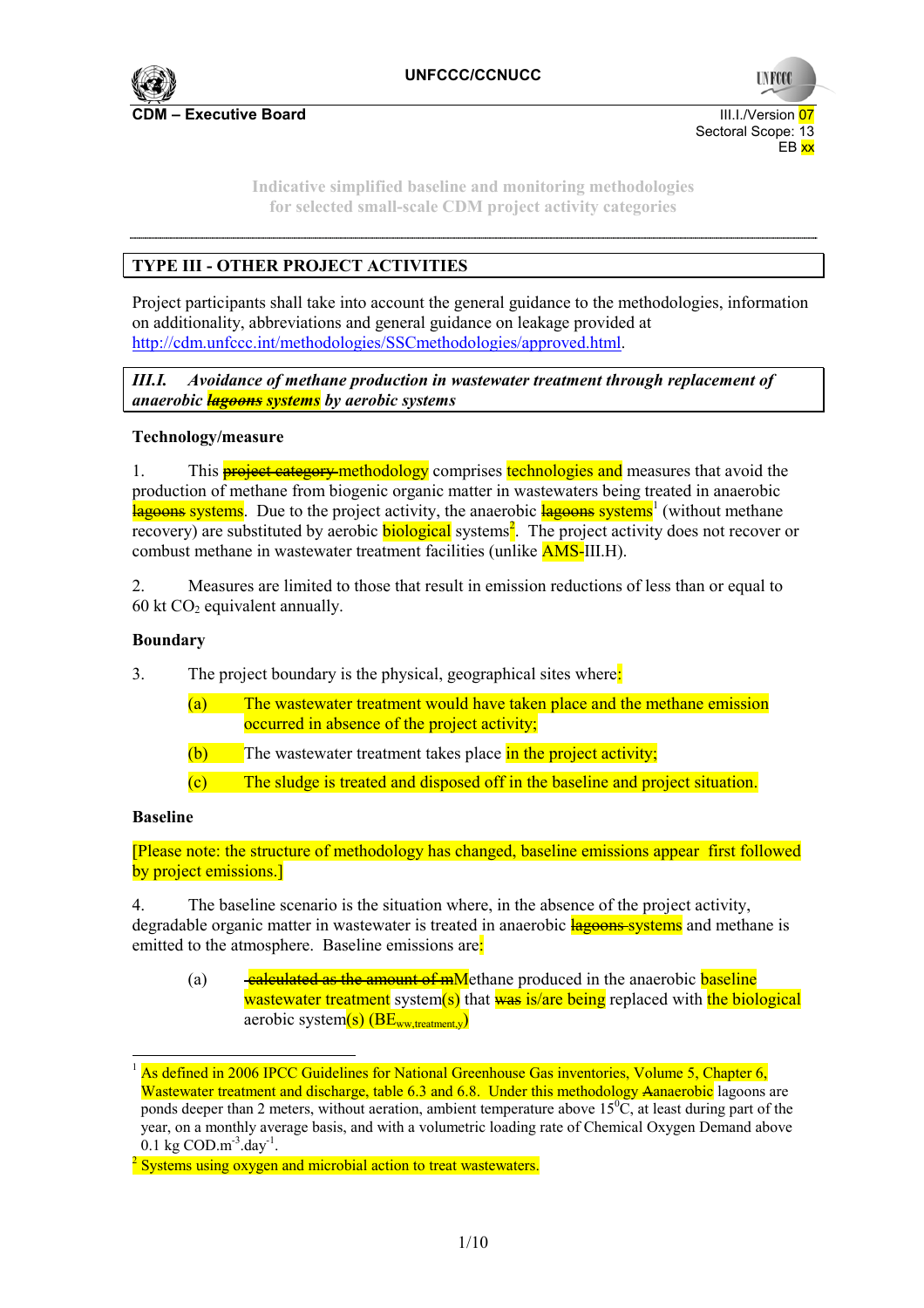

**Indicative simplified baseline and monitoring methodologies for selected small-scale CDM project activity categories** 

*III.I. Avoidance of methane production in wastewater treatment through replacement of anaerobic lagoons systems by aerobic systems (cont)* 

|                                                      | (b)                     | Methane emissions on account of inefficiencies in the baseline wastewater<br>treatment systems and presence of degradable organic carbon in the treated<br>wastewater discharged into river/lake/sea etc. (BE <sub>ww.discharge.v</sub> ).                                                           |                  |
|------------------------------------------------------|-------------------------|------------------------------------------------------------------------------------------------------------------------------------------------------------------------------------------------------------------------------------------------------------------------------------------------------|------------------|
|                                                      | $\overline{\text{(c)}}$ | Methane produced in the baseline sludge treatment system(s) $(BE_{\text{streatment,v}})$                                                                                                                                                                                                             |                  |
|                                                      | (d)                     | Methane emissions from anaerobic decay of the final sludge produced in the<br>baseline situation. If the sludge is controlled combusted, disposed in a landfill<br>with biogas recovery, or used for soil application in the baseline scenario, this<br>term shall be neglected $(BE_{s, final, v})$ |                  |
|                                                      |                         | $BE_y = BE_{ww, treatment, y} + BE_{ww, discharge, y} + BE_{s, treatment, y} + BE_{s, final, y}$                                                                                                                                                                                                     | $\left(1\right)$ |
| Where:                                               |                         |                                                                                                                                                                                                                                                                                                      |                  |
| $BE_v$                                               |                         | Baseline emissions in the year $y$ (tCO2e)                                                                                                                                                                                                                                                           |                  |
| $\overline{\text{BE}_{\text{ww, treatment, y}}}$     |                         | Methane produced in the anaerobic baseline wastewater treatment system(s) that<br>is/are being replaced with the biological aerobic system(s) $(tCO2e)$                                                                                                                                              |                  |
| $BE_{ww,discharge,y}$                                |                         | Methane emissions on account of inefficiencies in the baseline wastewater<br>treatment systems and presence of degradable organic carbon in the treated<br>wastewater discharged into river/lake/sea etc. (tCO2e)                                                                                    |                  |
| $\overline{\text{BE}_{\text{s,treatment},\text{y}}}$ |                         | Methane produced in the baseline sludge treatment system(s) $(tCO2e)$                                                                                                                                                                                                                                |                  |
| $\overline{\text{BE}}_{\text{s,final,v}}$            |                         | Baseline methane emissions from anaerobic decay of the final sludge produced<br>(tCO2e)                                                                                                                                                                                                              |                  |

5. In the determination of baseline emissions using formula 1), historical records of at least one year prior to the project implementation shall be used. This shall include COD removal efficiency of the wastewater treatment systems, amount of dry matter in sludge, power and electricity consumption per  $m<sup>3</sup>$  of wastewater treated, amount of final sludge generated per tonne of COD treated and all other parameters required for determination of baseline emissions.

6. In case one year of historical data are not available, the parameters shall be determined by a measurement campaign in the baseline wastewater systems of at least 10 days. The measurements should be undertaken during a period that is representative for the typical operation conditions of the systems and ambient conditions of the site (temperature, etc). Average values from the measurement campaign shall be used and the result shall be multiplied by 0.89 to account for the uncertainty range (30% to 50%) associated with this approach as compared to one-year historical data.

7. The baseline emissions from the **anaerobic wastewater treatment <del>lagoon</del> system(s)** are estimated as follows using the procedure defined under category AMS-III.H.

$$
BE_{ww, treatment, y} = \sum_{i,m} (Q_{ww,m,y} * COD_{removed,i,m,y} * MCF_{anaerobic,i}) * B_o * UF_{BL} * GWP_{CH4}
$$
 (2)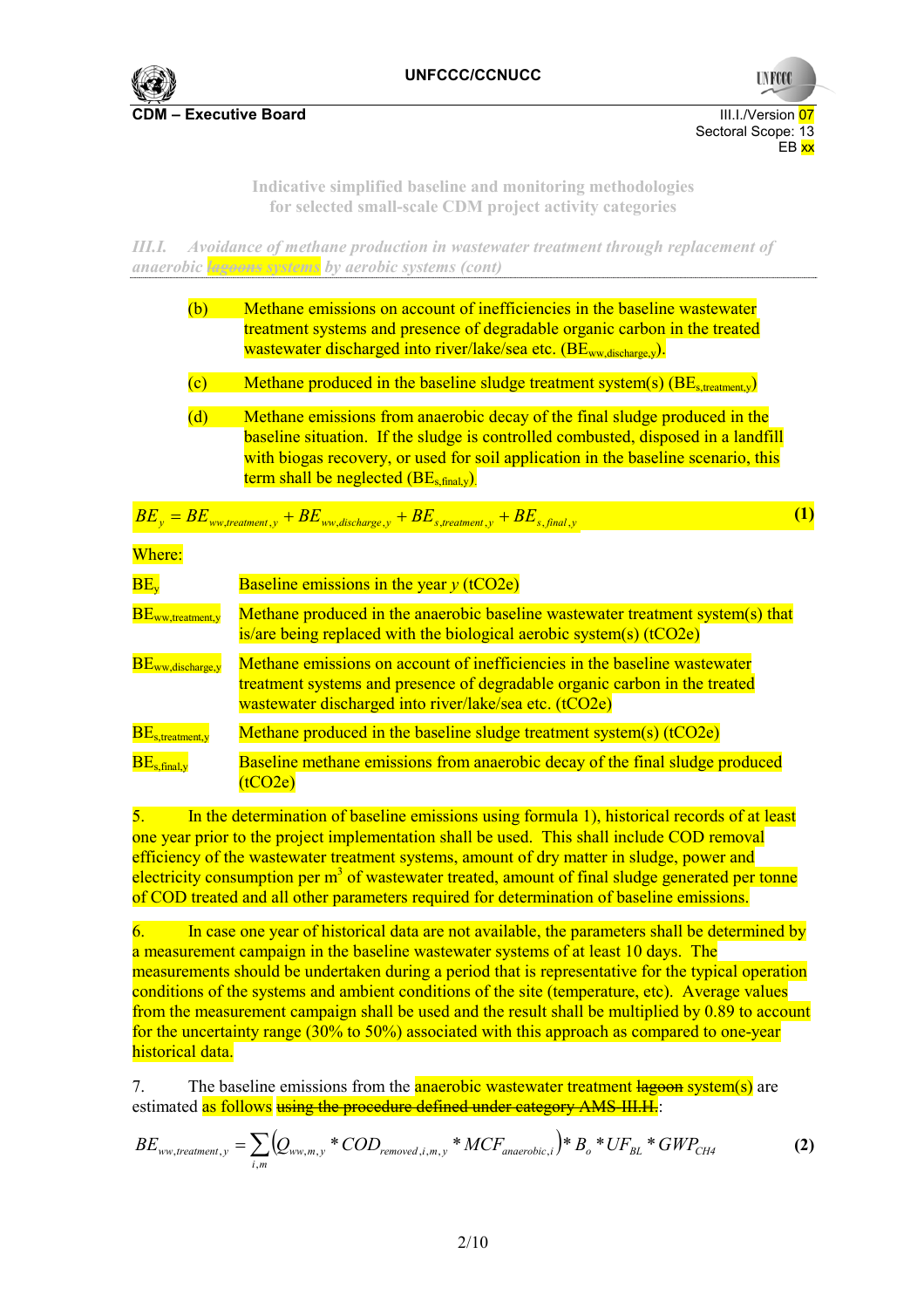

Sectoral Scope: 13 EB xx

**UNFCC** 

**Indicative simplified baseline and monitoring methodologies for selected small-scale CDM project activity categories** 

*III.I. Avoidance of methane production in wastewater treatment through replacement of anaerobic lagoons systems by aerobic systems (cont)* 

[Please note:  $UF_{BL}$  added to formula and possibility for multiple systems introduced, similar to the currently approved AMS-III.H.  $UF_{BL}$  and  $UF_{PI}$  also added to other formulas.]

Where:

| $Q_{ww,\frac{1}{2}m,v}$             | Volume of the wastewater treated during the months m, during year $y$ , for the<br>months with ambient average temperature above $15^{\circ}$ C (m <sup>3</sup> )                                                                                                |
|-------------------------------------|------------------------------------------------------------------------------------------------------------------------------------------------------------------------------------------------------------------------------------------------------------------|
| $\mathbf{i}$                        | Index for baseline wastewater treatment system                                                                                                                                                                                                                   |
| MCF <sub>lanaerobic</sub>           | Methane correction factor for the <b>anaerobic baseline</b> wastewater treatment<br>system <i>i</i> in anaerobic lagoons replaced by the project activity, value as per<br><b>Ttable III.I.1.</b> (MCF lower value of 0.8 as per table III.H.1 under AMS-III.H). |
| $\text{COD}_{\text{removed,i,m.v}}$ | Chemical oxygen demand removed <sup>3</sup> by the anaerobic wastewater treatment<br>system $i$ in the baseline situation in the year $y$ for the months m with ambient<br>average temperature above $15^{\circ}$ C (tonnes/m <sup>3</sup> )                     |
| $\rm UF_{BL}$                       | Model correction factor to account for model uncertainties $(0.94)^4$                                                                                                                                                                                            |
| <b>Bo</b>                           | Methane producing capacity for the wastewater (IPCC default value for<br>domestic wastewater of 0.21 kg $CH4/kg$ . COD $)^5$                                                                                                                                     |
| GWP <sub>CH4</sub>                  | Global Warming Potential for CH4 (value of 21)                                                                                                                                                                                                                   |

To determine COD<sub>removed,i,m,y</sub>: as the baseline treatment system(s) is different from the treatment system(s) in the project scenario, the monitored values of the COD inflow during crediting period will be used to calculate the baseline emissions ex-post. The COD removed by the baseline system(s) shall be based on the removal efficiency of the baseline systems estimated as per paragraphs 5 or 6.

The Methane Correction Factor (MCF) shall be determined based on the following table:

**Table III.I.1. IPCC default values<sup>6</sup> for Methane Correction Factor (MCF)** 

| Type of wastewater treatment and discharge pathway or system | <b>MCF</b> value |
|--------------------------------------------------------------|------------------|
| Discharge of wastewater to sea, river or lake                |                  |
| Aerobic treatment, well managed                              |                  |
| Aerobic treatment, poorly managed or overloaded              |                  |
| Anaerobic digester for sludge without methane recovery       | 08               |
| Anaerobic reactor without methane recovery                   | $0.8\,$          |

 $\overline{a}$ <sup>3</sup> Difference of inflow COD and the outflow COD.

<sup>4</sup> Reference: FCCC/SBSTA/2003/10/Add.2, page 25.<br><sup>5</sup> The IBCC defeult value of 0.25 kg CH /kg COD use

 $<sup>5</sup>$  The IPCC default value of 0.25 kg CH<sub>4</sub>/kg COD was corrected to take into account the uncertainties. For</sup> domestic waste water, a COD based value of  $B_{o,ww}$  can be converted to BOD<sub>5</sub> based value by dividing it by 2.4 i.e. a default value of 0.504 kg  $CH<sub>4</sub>/kg BOD$  can be used.

 Default values from chapter 6 of volume 5. Waste in *2006 IPCC Guidelines for National Greenhouse Gas Inventories*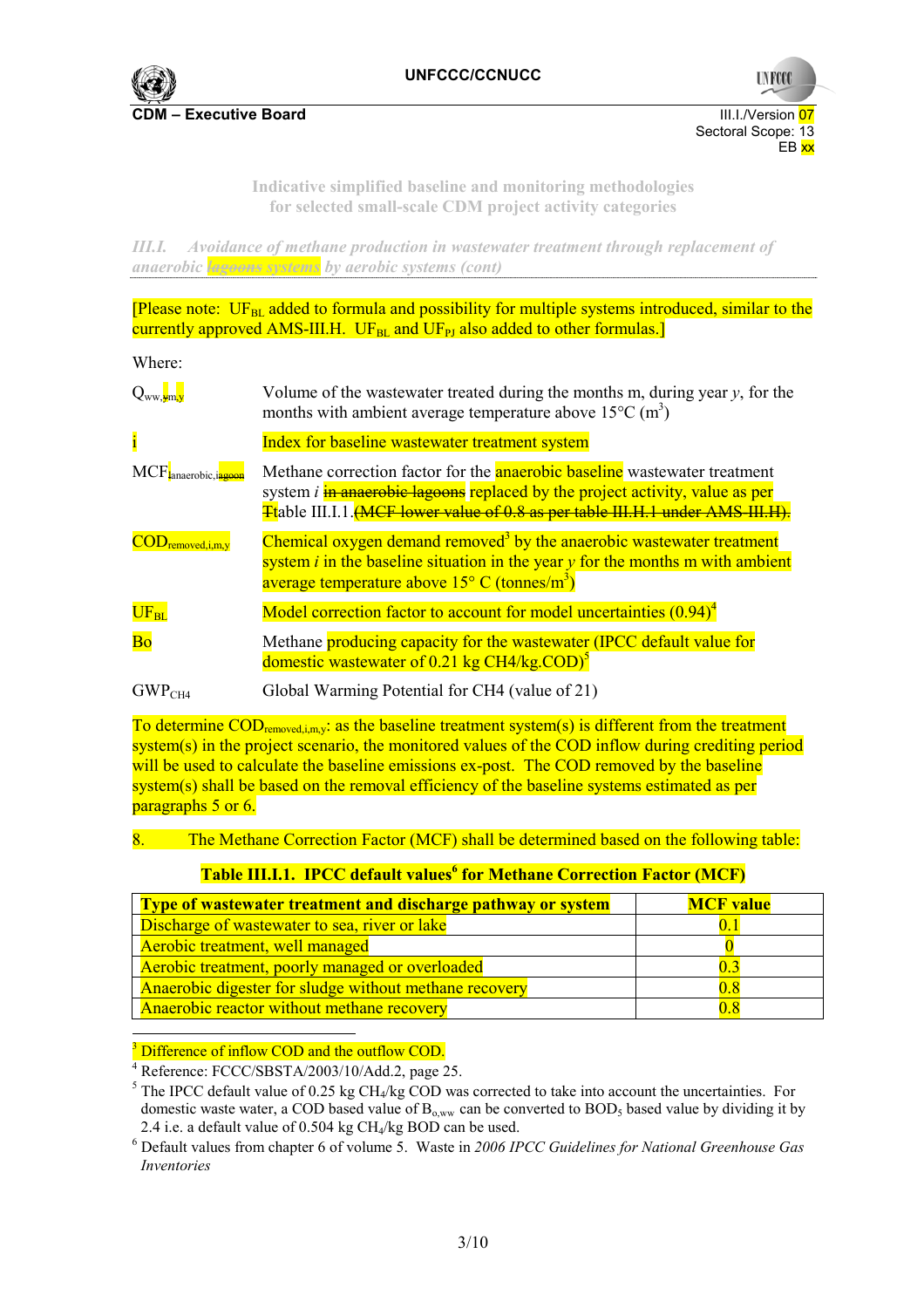

**Indicative simplified baseline and monitoring methodologies for selected small-scale CDM project activity categories** 

*III.I. Avoidance of methane production in wastewater treatment through replacement of anaerobic lagoons systems by aerobic systems (cont)* 

| Anaerobic shallow lagoon (depth less than 2 metres) |  |
|-----------------------------------------------------|--|
| Anaerobic deep lagoon (depth more than 2 metres)    |  |
| Septic system                                       |  |

9. Methane emissions from degradable organic carbon in treated wastewater discharged in e.g. a river, sea or lake are determined as follows:

$$
BE_{ww,discharge,y} = Q_{ww,y} * GWP_{CH4} * B_o * UF_{BL} * COD_{ww,discharge,BL,y} * MCF_{ww,discharge,BL}
$$
 (3)

Where:

| $Q_{ww,y}$                                                   | Volume of treated wastewater discharged in year $y(m^3)$                                                                                                 |
|--------------------------------------------------------------|----------------------------------------------------------------------------------------------------------------------------------------------------------|
| $\overline{\text{UF}_{\text{BL}}}$                           | Model correction factor to account for model uncertainties (0.94) <sup>7</sup>                                                                           |
| $\text{COD}_{\text{ww},\text{discharge},\text{BL},\text{y}}$ | Chemical oxygen demand of the treated wastewater discharged into sea, river<br>or lake in the baseline situation in year $y$ (tonnes/m <sup>3</sup> ).   |
| MCF <sub>ww</sub> discharge, BL                              | Methane correction factor based on the discharge pathway (e.g. into sea, river<br>or lake) of the wastewater (fraction) (MCF value as per table III.I.1) |

To determine  $\text{COD}_{ww\text{-}discharge\text{-}BL,v}$ : As the baseline treatment system(s) is different from the treatment system(s) in the project scenario, the monitored values of the COD inflow during crediting period will be used to calculate the baseline emissions ex-post. The outflow COD of the baseline systems will be estimated using the removal efficiency of the baseline treatment systems, estimated as per paragraphs 5 or 6.

10. Methane emissions from the baseline sludge treatment systems "j" are determined as follows:

$$
BE_{s, treatment, y} = \sum_{j} S_{j, BL, y} * MCF_{s, treatment, j} * DOC_s * UF_{BL} * DOC_F * F * 16/12 * GWP_{CH4}
$$
 (4)

Where:

 $\overline{a}$ 

| $S_{i,BL,y}$         | Amount of dry matter in the sludge that would have been treated by the sludge<br>treatment system $j$ in the baseline scenario (tonne).                                                                                          |
|----------------------|----------------------------------------------------------------------------------------------------------------------------------------------------------------------------------------------------------------------------------|
|                      | Index for baseline sludge treatment system                                                                                                                                                                                       |
| $\overline{DOC_{s}}$ | Degradable organic content of the untreated sludge generated in the year $y$<br>(fraction, dry basis). It shall be estimated using default values of 0.5 for<br>domestic sludge and $0.257$ for industrial sludge <sup>8</sup> . |

<sup>7</sup> Reference: FCCC/SBSTA/2003/10/Add.2, page 25.

<sup>&</sup>lt;sup>8</sup> The IPCC default values of 0.05 for domestic sludge (wet basis, considering a default dry matter content of 10 percent) or 0.09 for industrial sludge (wet basis, assuming dry matter content of 35 percent), were corrected for dry basis.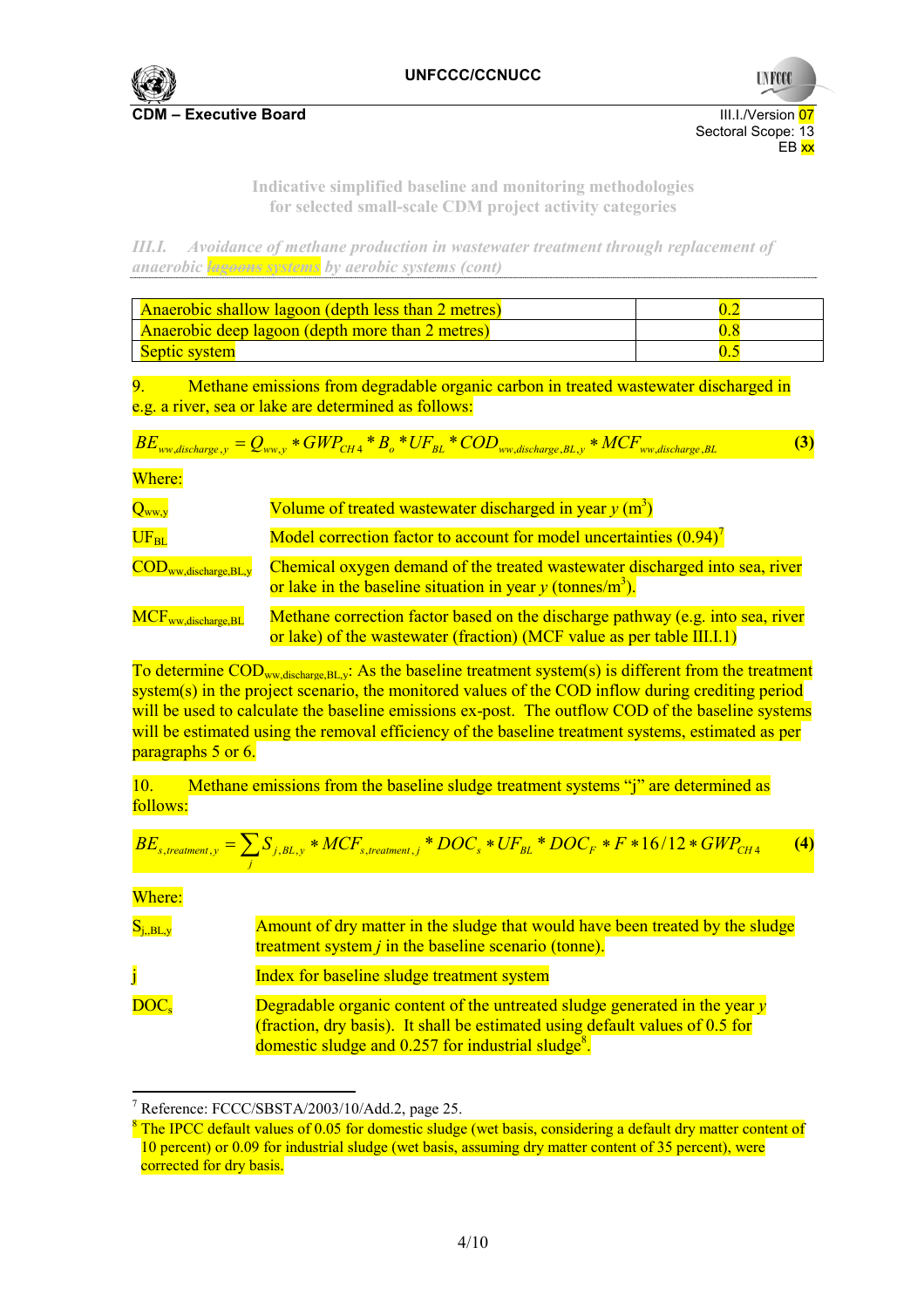

Sectoral Scope: 13 EB xx

**UNFCCC** 

**Indicative simplified baseline and monitoring methodologies for selected small-scale CDM project activity categories** 

*III.I. Avoidance of methane production in wastewater treatment through replacement of anaerobic lagoons systems by aerobic systems (cont)* 

| $MCF_{s, treatment, j}$                                              | Methane correction factor for the baseline sludge treatment system <i>j</i> (MCF<br>values as per $\text{III}.1.1$ ). |
|----------------------------------------------------------------------|-----------------------------------------------------------------------------------------------------------------------|
| $\overline{\mathbf{UF_{BL}}}$                                        | Model correction factor to account for model uncertainties (0.94) <sup>9</sup>                                        |
| $\overline{\mathrm{DOC}_{\mathrm{F}}}$                               | <b>Fraction of DOC dissimilated to biogas (IPCC default value of 0.5)</b>                                             |
| $\overline{\mathbf{F}}$                                              | Fraction of $CH_4$ in biogas (IPCC default of $0.5$ )                                                                 |
| In case sludge is composted, the following formula shall be applied: |                                                                                                                       |

$$
BE_{s, treatment, y} = \sum_{j} S_{j, BL, y} * EF_{composing} * GWP_{CH4}
$$
\n(5)

### Where:

EF<sub>composting</sub> Emission factor for composting of organic waste (t CH<sub>4</sub>/ton waste treated). Emission factors can be based on facility/site-specific measurements, country specific values or IPCC default values (table 4.1, chapter 4, Volume 5, 2006 IPCC Guidelines for National Greenhouse Gas Inventories). IPCC default value is 0.01 t CH<sub>4</sub>/t sludge treated on a dry weight basis.

11. Since the baseline wastewater treatment system is different from the treatment system in the project scenario, the sludge generation rate (amount of sludge generated per unit COD removed) in the baseline situation may differ significantly from the project situation. The amount of sludge generated in aerobic wastewater systems is generally larger than that in anaerobic systems, for the same COD removal efficiency. Therefore, the monitored values of the amount of sludge generated during the crediting period shall be used to estimate the amount of sludge generated in the baseline, as follows:

$$
S_{j,BL,y} = S_{l,PI,y} \cdot \frac{SGR_{BL}}{SGR_{pj}}
$$
 (6)

Where:

| $S_{l,PI,y}$ | Amount of dry matter in the sludge treated by the sludge treatment system 1 in year $y$<br>in the project scenario (tonne).                                                                                                                                                                                                                                                     |
|--------------|---------------------------------------------------------------------------------------------------------------------------------------------------------------------------------------------------------------------------------------------------------------------------------------------------------------------------------------------------------------------------------|
| $SGR_{BL}$   | Sludge generation ratio of the wastewater treatment plant in the baseline scenario<br>(tonne of dry matter in sludge/tonne COD removed). This ratio will be measured ex-<br>ante through representative measurement campaign, or using historical records of<br>COD removal and sludge generation in the baseline treatment systems as per the<br>guidance in paragraph 5 or 6. |
| $SGR_{PI}$   | Sludge generation ratio of the wastewater treatment plant in the project scenario<br>(tonne of dry matter in sludge/tonne COD removed). Calculated using the monitored                                                                                                                                                                                                          |

 9 Reference: FCCC/SBSTA/2003/10/Add.2, page 25.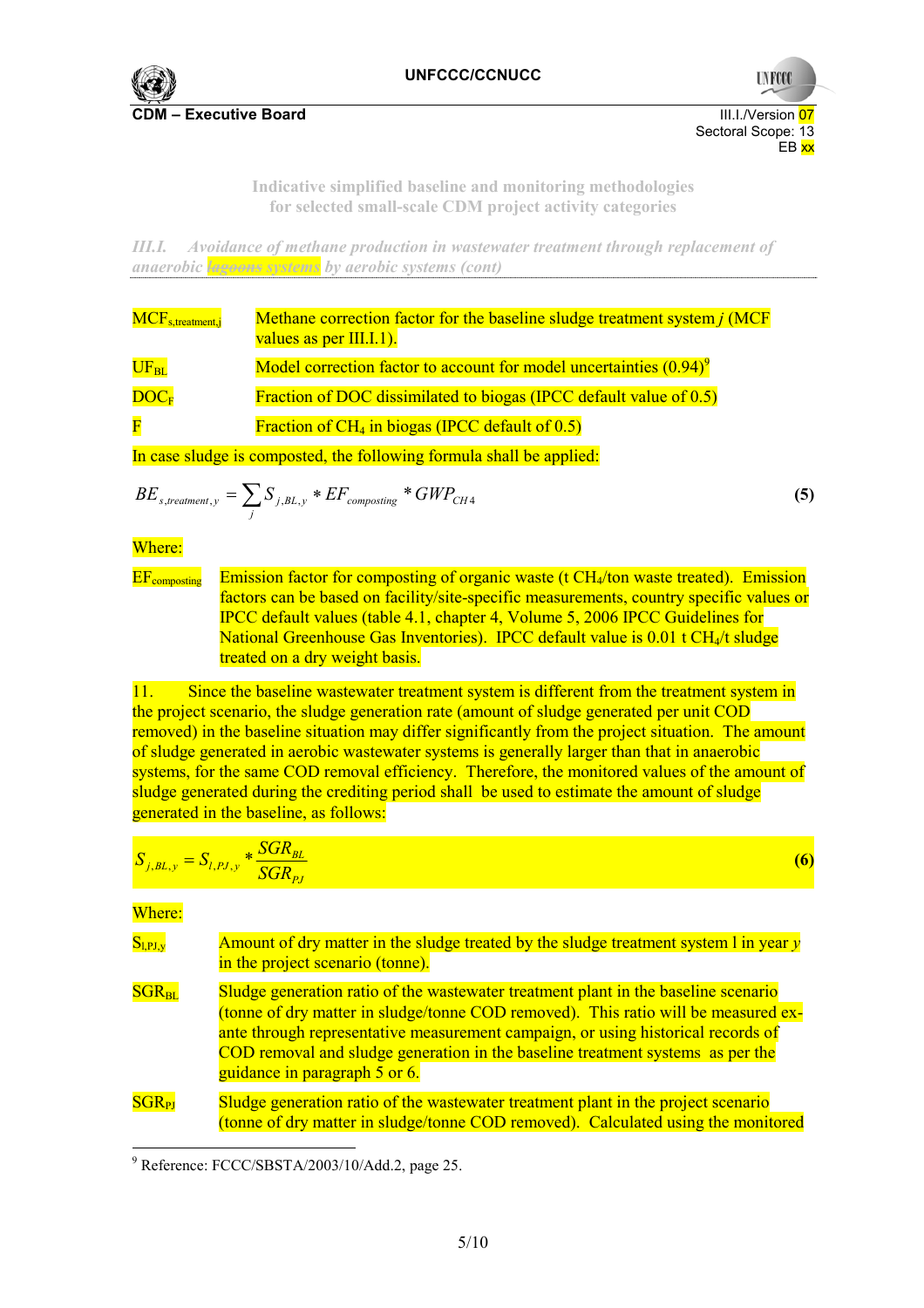

#### **Indicative simplified baseline and monitoring methodologies for selected small-scale CDM project activity categories**

*III.I. Avoidance of methane production in wastewater treatment through replacement of anaerobic lagoons systems by aerobic systems (cont)* 

values of COD removal and sludge generation in the project scenario.

12. Methane emissions from anaerobic decay of the final sludge produced in the baseline situation are determined as follows:

$$
BE_{s, final, y} = S_{final, BL, y} * DOC_{s} * UF_{BL} * MCF_{s, BL, final} * DOC_{F} * F * 16/12 * GWP_{CH4}
$$
 (7)

Where:

| $S_{final, BL, y}$   | Amount of dry matter in final sludge generated by the baseline wastewater treatment<br>in the year $y$ (tonnes). It will be estimated using the monitored amount of dry matter<br>in final sludge generated by the project activity $(S_{final\,PI\,v})$ corrected for the sludge<br>generation ratios of the project and baseline systems as per formula 6 above. |
|----------------------|--------------------------------------------------------------------------------------------------------------------------------------------------------------------------------------------------------------------------------------------------------------------------------------------------------------------------------------------------------------------|
| $MCF_{s, BL, final}$ | Methane correction factor of the disposal site that receives the final sludge in the<br>baseline situation, estimated as per the procedures described in AMS-III.G.                                                                                                                                                                                                |
|                      |                                                                                                                                                                                                                                                                                                                                                                    |

## $U\llbracket F_{BL}$  Model correction factor to account for model uncertainties (0.94)

#### **Project Activity Emissions**

- 13. Project activity emissions consists of:
	- (i) CO<sub>2</sub> emissions related to the power and fossil fuel used by the project activity facilities (PE<sub>nower</sub>, Emission factors for grid electricity or diesel fuel use shall be calculated as described in category I.D;
	- (ii) Methane emissions during the treatment of the wastewater in biological aerobic wastewater treatment systems  $(PE_{ww\text{ treatment }v});$
	- (iii) Methane emissions from degradable organic carbon in treated wastewater discharged in sea/river or lake (PE<sub>ww,discharge,y</sub>);
	- (iv) Methane emissions from sludge treatment in the project activity  $(PE_{s,v})$ ;
	- (v) Methane emissions from the decay of the  $final$  sludge generated by the **aerobic** systems project activity, if the sludge is disposed to decay anaerobically in a landfill without methane recovery  $(P_{\text{Eshades final v}})$ .

$$
PE_{y} = PE_{power,y} + PE_{ww, treatment,y} + PE_{ww, disch\arg e,y} + PE_{s, treatment,y} + PE_{s, final,y}
$$
\n(8)

Where:

| $PE_v$                        | Project activity emissions in $\frac{f}{f}$ + $\frac{f}{f}$ + $\frac{f}{f}$ (tCO2e)                           |
|-------------------------------|---------------------------------------------------------------------------------------------------------------|
| $PE_{\overline{y}$ , power, y | Emissions on account of electricity or <b>diesel fossil fuel</b> consumption in the year $y$<br>(tCO2e)       |
| $PE_{\text{w}$ ww.treatment.y | <b>Methane E</b> emissions from the <b>biological</b> aerobic wastewater treatment in the<br>year y $(tCO2e)$ |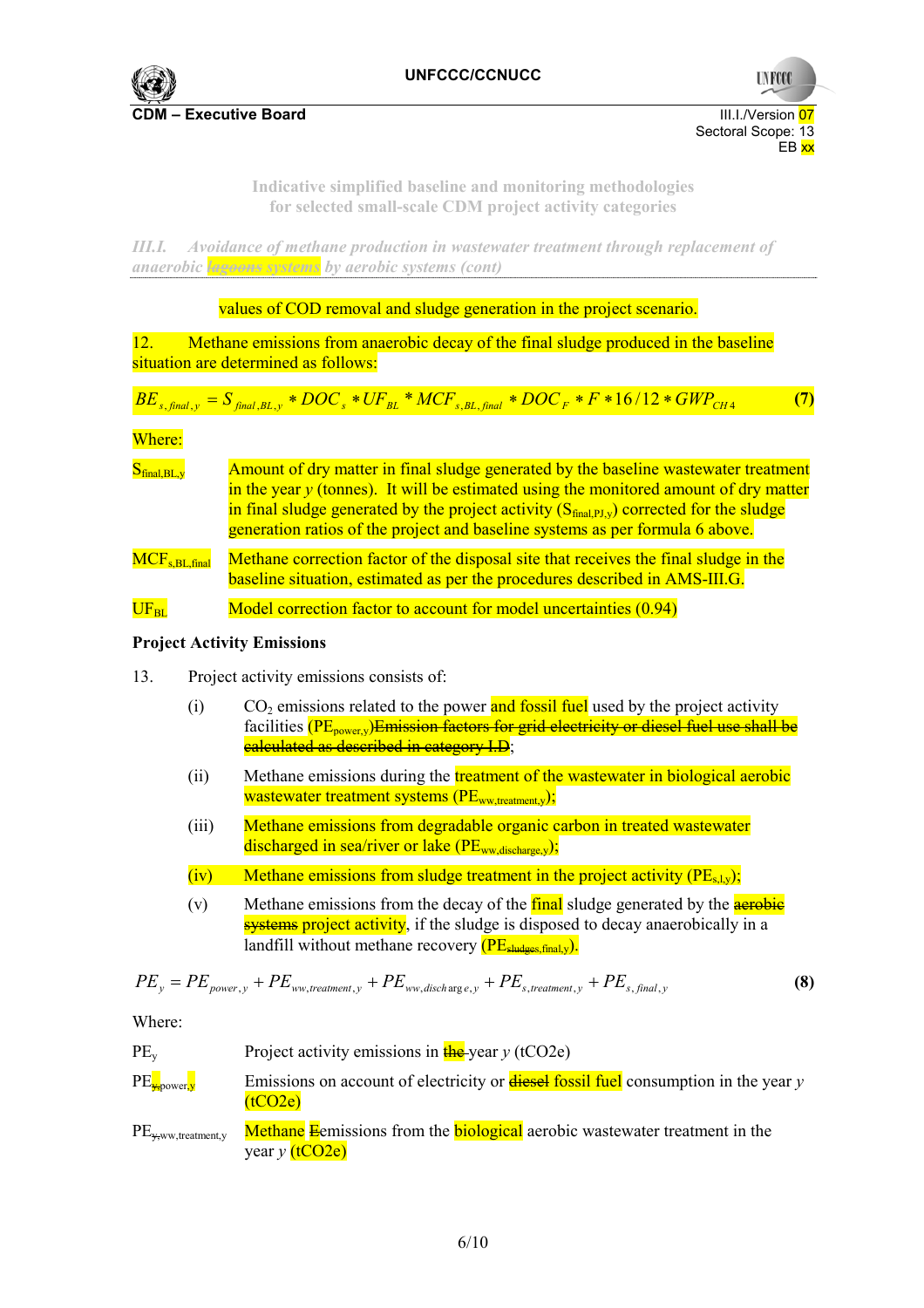

Sectoral Scope: 13 EB xx

**UNFCC** 

**Indicative simplified baseline and monitoring methodologies for selected small-scale CDM project activity categories** 

*III.I. Avoidance of methane production in wastewater treatment through replacement of anaerobic lagoons systems by aerobic systems (cont)* 

| PE <sub>ww</sub> , discharge, y                           | Methane emissions on account of inefficiencies in the project wastewater<br>treatment systems and presence of degradable organic carbon in the treated<br>wastewater discharged into river/lake/sea etc. (tCO2e) |
|-----------------------------------------------------------|------------------------------------------------------------------------------------------------------------------------------------------------------------------------------------------------------------------|
| $PE_{\overline{\text{y,sludge}}, \text{final}, \text{y}}$ | Methane Eemissions from anaerobic decay of the final sludge produced in the<br>year $\nu$                                                                                                                        |
| $PE_{s, treatment, y}$                                    | Methane produced in the project sludge treatment system(s) $(tCO2e)$                                                                                                                                             |

14. Project activity emissions from electricity and fossil fuel consumption ( $PE<sub>power,v</sub>$ ) are determined as per the procedures described in AMS-I.D. The energy consumption of all equipment/devices installed by the project activity, *inter alia* all equipment to treat wastewater and sludge shall be included. For project activity emissions from fossil fuel consumption the emission factor for the fossil fuel shall be used (tCO<sub>2</sub>/tonne). Local values are to be used, if local values are difficult to obtain, IPCC default values may be used. If recovered methane is used to power auxiliary equipment of the project it should be taken into account accordingly, using zero as its emission factor.

15. Methane emissions during the biological aerobic treatment of wastewater are determined as follows  $(PE_{ww, treatment, v})$ :

$$
PE_{ww, treatment, y} = \sum_{k} (Q_{ww, k, y} * COD_{removed, k, y} * MCF_{aerobic, k}) * B_{o} * UF_{p, j} * GWP_{CH4}
$$
\n(9)

Where:

| $Q_{ww,\mathbf{k},v}$                  | Volume of the wastewater treated during the year $y(m^3)$                                                                                                                                                                                                                                                                          |
|----------------------------------------|------------------------------------------------------------------------------------------------------------------------------------------------------------------------------------------------------------------------------------------------------------------------------------------------------------------------------------|
| $\mathbf{k}$                           | Index for project wastewater treatment system                                                                                                                                                                                                                                                                                      |
| $\mathrm{COD}_{\mathrm{yremoved,k,y}}$ | Chemical oxygen demand of effluent entering removed by the aerobic system k<br><b>the lagoons</b> in the year y (tonnes/m <sup>3</sup> )                                                                                                                                                                                           |
| $MCF_{\text{aerobic}}$                 | Methane correction factor for the <b>aerobic</b> wastewater treatment <b>in aerobic</b><br>system <sub>s</sub> k (MCF higher value value of 0.1 for well managed aerobic biological<br>systems, or $\frac{0.4}{0.4}$ for poorly managed or overloaded systems as per table III. HI $\frac{1}{10}$<br>eategory III.H shall be taken |
| $UF_{PI}$                              | Model correction factor to account for model uncertainties $(1.06)^{10}$                                                                                                                                                                                                                                                           |
| $\overline{1}$                         | Mathematic Contract in the contract of the contract of the contract of the contract of the contract of the contract of the contract of the contract of the contract of the contract of the contract of the contract of the con                                                                                                     |

16. Methane emissions from degradable organic carbon in treated wastewater discharged in sea/river or lake in the project situation are determined as follows ( $PE_{ww,diskhare,v}$ ):

$$
PE_{ww,discharge,y} = Q_{ww,y} * GWP_{CH4} * B_o * UF_{PJ} * COD_{ww,discharge,y} * MCF_{ww,discharge}
$$
\n(10)

  $10$  Reference: FCCC/SBSTA/2003/10/Add.2, page 25.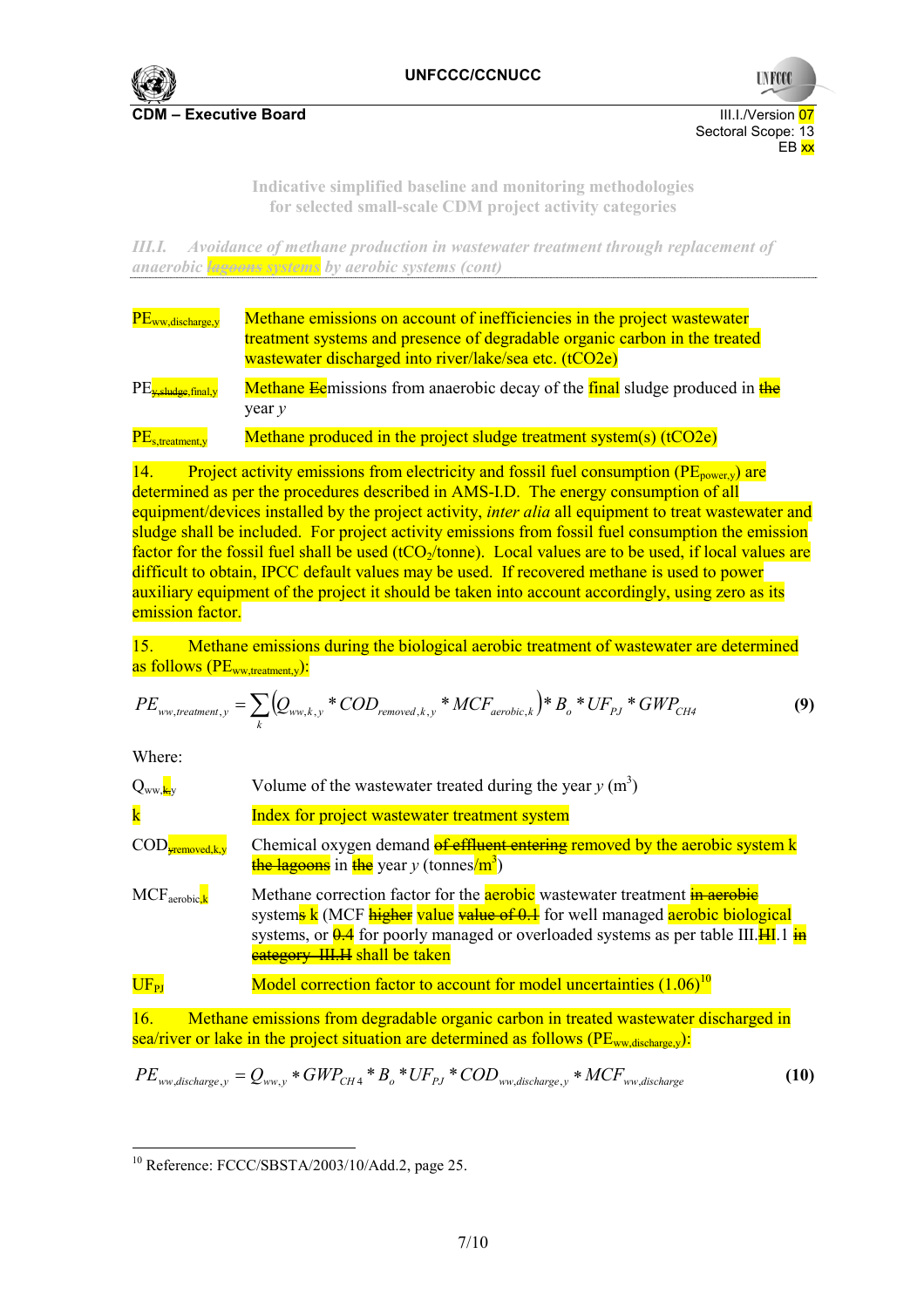

**UNFCCC** Sectoral Scope: 13 EB <mark>xx</mark>

**Indicative simplified baseline and monitoring methodologies for selected small-scale CDM project activity categories** 

*III.I. Avoidance of methane production in wastewater treatment through replacement of anaerobic lagoons systems by aerobic systems (cont)* 

| Where:                                  |                                                                                                                                                                                                                                                                                                                                                                                             |      |
|-----------------------------------------|---------------------------------------------------------------------------------------------------------------------------------------------------------------------------------------------------------------------------------------------------------------------------------------------------------------------------------------------------------------------------------------------|------|
| $Q_{ww,y}$                              | Volume of wastewater treated in the year $y(m^3)$                                                                                                                                                                                                                                                                                                                                           |      |
| COD <sub>ww,discharge,y</sub>           | Chemical oxygen demand of the final treated wastewater discharged into sea,<br>river or lake in the year y (tonnes/m <sup>3</sup> )                                                                                                                                                                                                                                                         |      |
| MCF <sub>ww,discharge</sub>             | Methane correction factor based on discharge pathway of the wastewater<br>(fraction) (MCF value in table III.I.1 for sea, river and lake discharge)                                                                                                                                                                                                                                         |      |
| $UF_{PI}$                               | Model correction factor to account for model uncertainties $(1.06)^{11}$                                                                                                                                                                                                                                                                                                                    |      |
| 17.<br>follows:                         | Methane emissions from the project sludge treatment systems "I" are determined as                                                                                                                                                                                                                                                                                                           |      |
|                                         | $\overline{PE}_{s, treatment, y} = \sum_{l} S_{l, PJ, y} * \overline{MCF}_{s, treatment, l} * DOC_s * UF_{PJ} * DOC_F * F * 16/12 * GWP_{CH4}$                                                                                                                                                                                                                                              | (11) |
| Where:                                  |                                                                                                                                                                                                                                                                                                                                                                                             |      |
| $S_{l,PI,y}$                            | Amount of dry matter in the sludge treated by the sludge treatment system $l$ in year $y$<br>tonne).                                                                                                                                                                                                                                                                                        |      |
| $\overline{1}$                          | Index for project sludge treatment system                                                                                                                                                                                                                                                                                                                                                   |      |
|                                         | In case sludge is composted, the following formula shall be applied:                                                                                                                                                                                                                                                                                                                        |      |
|                                         | $PE_{s, treatment, y} = \sum_{l} S_{l, PJ, y} * EF_{composing} * GWP_{CH4}$                                                                                                                                                                                                                                                                                                                 | (12) |
| Where:                                  |                                                                                                                                                                                                                                                                                                                                                                                             |      |
| $EF_{\rm composing}$                    | Emission factor for composting of organic waste (t CH4/ton waste treated). Emission<br>factors can be based on facility/site-specific measurements, country specific values or<br><b>IPCC</b> default values (table 4.1, chapter 4, Volume 5, 2006 IPCC Guidelines for<br>National Greenhouse Gas Inventories). IPCC default value is 0.01 t CH4/t sludge<br>treated on a dry weight basis. |      |
| 18.                                     | In case of sludge is disposed on landfills without methane recovery, project emissions are<br>determined as follows:                                                                                                                                                                                                                                                                        |      |
|                                         | $PE_s$ final y sludge = $S_{\gamma, \text{final}, PJ, y}$ * $DOC_{\gamma, s}$ * $MCF_s$ * $UF_{PI}$ * $DOC_F$ * $F$ * $16/12$ * $GWP_{CH4}$                                                                                                                                                                                                                                                 | (13) |
| Where:                                  |                                                                                                                                                                                                                                                                                                                                                                                             |      |
| $S_{\frac{1}{2}$ final.PJ <sub>,y</sub> | Amount of dry matter in final sludge generated by the project wastewater treatment<br>systems in the year y disposed on a landfill (tonnes).                                                                                                                                                                                                                                                |      |
| MCF <sub>s</sub>                        | Methane correction factor of the landfill that receives the final sludge, estimated as                                                                                                                                                                                                                                                                                                      |      |

 $11$  Reference: FCCC/SBSTA/2003/10/Add.2, page 25.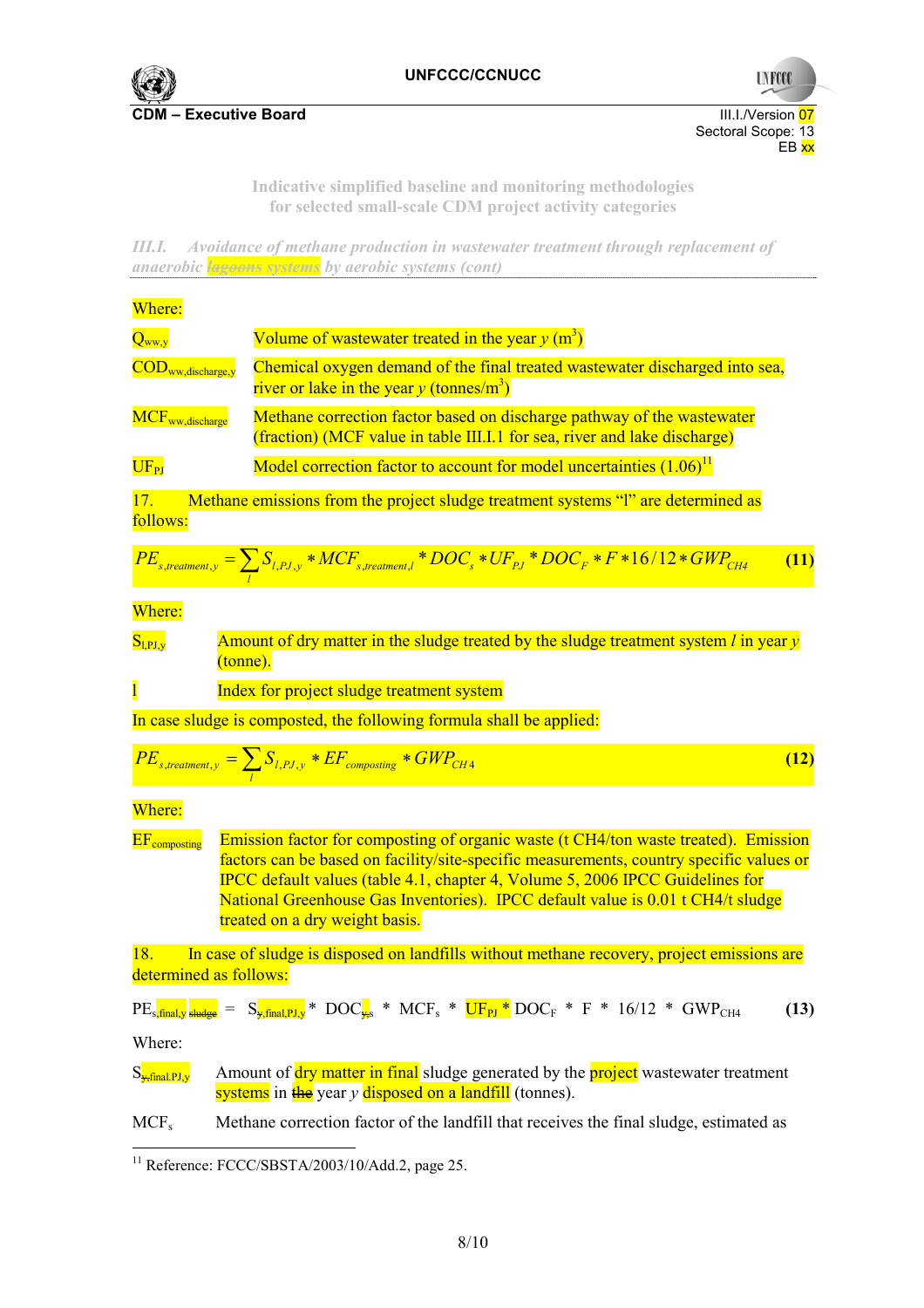

**Indicative simplified baseline and monitoring methodologies for selected small-scale CDM project activity categories** 

*III.I. Avoidance of methane production in wastewater treatment through replacement of anaerobic lagoons systems by aerobic systems (cont)* 

described in **category** AMS-III.G.

 $\text{UF}_{\text{PI}}$  Model correction factor to account for model uncertainties  $(1.06)^{12}$ 

If the sludge is controlled combusted, disposed in a landfill with methane recovery, or used for soil application, project emissions from sludge disposed  $(PE_{\text{w.s.final,v}})$  shall be neglected, and the end-use of the final sludge will be monitored during the crediting period.

#### **Leakage**

19. If the aerobic treatment technology is equipment transferred from another activity or if the existing equipment is transferred to another activity, leakage effects at the site of the other activity are to be considered.

## **Emission Reductions**

## **Monitoring**

20. The emission reduction achieved by the project activity will be **measured calculated** as the difference between the baseline emission and the sum of the project emission and leakage.

$$
ER_y = BE_y - (PE_y + LE_y)
$$
\n<sup>(14)</sup>

Where:

**ER<sub>y</sub>** Emission reduction in the year  $y$  (tCO<sub>2</sub>e)

**LE<sub>y</sub>** Leakage emission in the year  $v$  (tCO<sub>2</sub>e)

## **Monitoring**

- 21. Monitoring shall involve:
	- (a) The amount of COD treated in the wastewater treatment plant(s)  $(COD_{in} COD_{out}$  $\overline{COD}_{ww,diskparge,v}$ ,  $\overline{COD}_{removed,k,v}$  shall be measured regularly in accordance to national or international standards. The amount of wastewater entering and/or exiting the project activity shall be monitored continuously and recorded to provide the total volume of wastewater treated  $f_{\text{low}}(Q_{ww}y)$ shall be recorded.
	- (b) The yearly amount of sludge produced and sludge generation ratio  $(S_{\rm wLPI,vy}$  $S_{\rm x, final, PJ, y, and SGR<sub>PI</sub>}$  shall be measured. In case of sludge extracted in a slurry phase, the volume  $(m^3)$  and dry matter content (tonnes/m<sup>3</sup>) shall be used to calculate  $S_{LPLy}$ . In case of sludge removal as solids,  $S_{LPLy}$  is measured by direct weighing and measuring its dry matter content through sampling. directly measured by weight or indirectly by its volume and density. Its degradable

  $12$  Reference: FCCC/SBSTA/2003/10/Add.2, page 25.